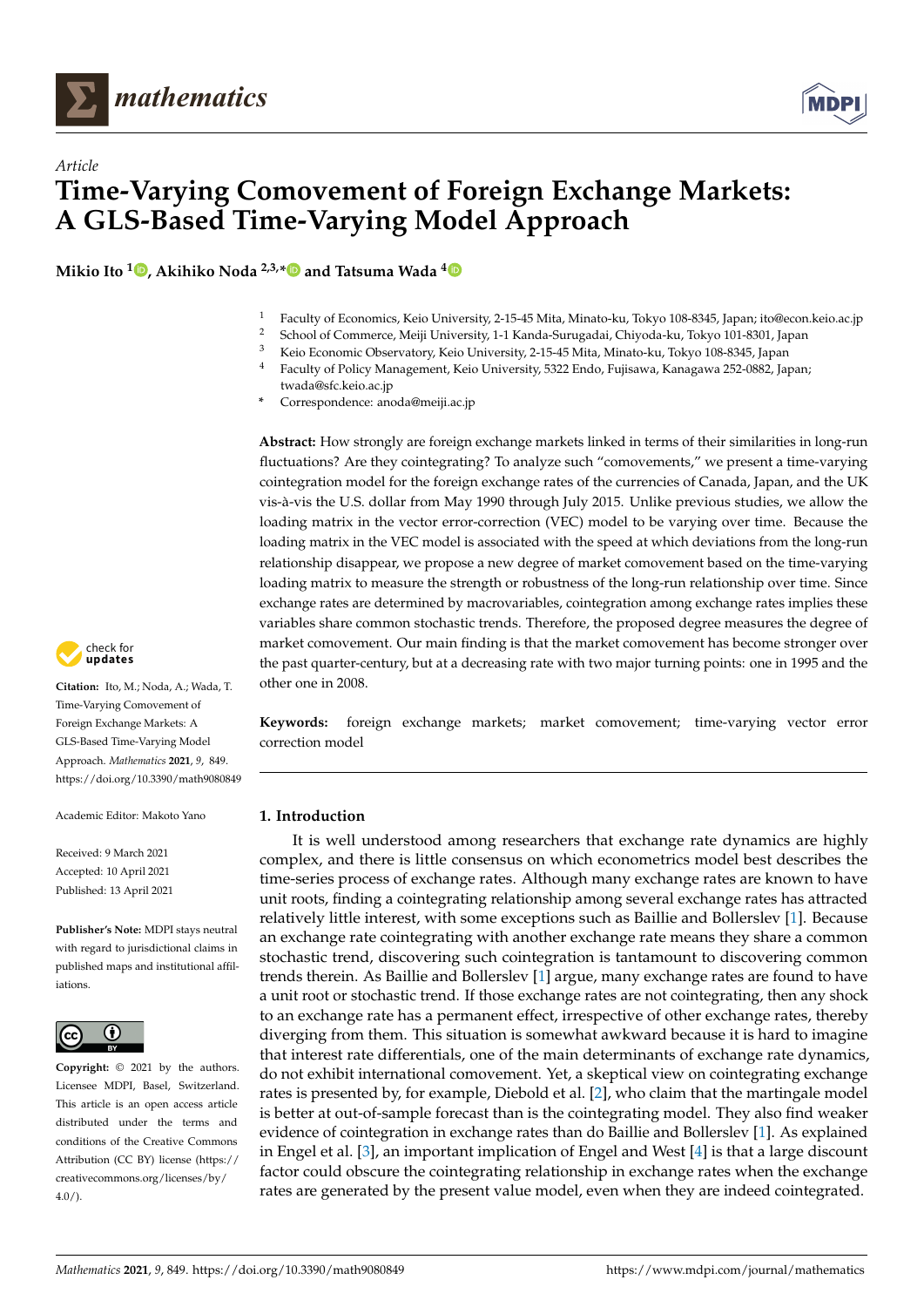All in all, whether several exchange rates are cointegrated is an empirical question. However, investigating whether the cointegrating relationship is stable over time is more meaningful in economics because exchange rate dynamics might not be described by a single model, or because an unstable relationship could reflect extraordinary events that alter the global financial environment. It is also possible that the global financial markets are constantly changing, and hence, the relationship between exchange rates too are constantly changing. Therefore, our attempt in this paper is to estimate the extent to which exchange rates move together in the long run, considering the possibility that the cointegrating relationship may not be stable over time presumably owing to a time-varying market environment. In this way, we can shed new light on the debate on whether cointegrating relations exist in foreign exchange rates.

This idea of a time-varying market environment or market integration is in line with Ito et al. [\[5\]](#page-12-4), who show that the global stock markets were efficient (in the sense of Fama [\[6\]](#page-12-5)) for sometimes, but inefficient for the rest of the post-World War II period. To reach this conclusion, Ito et al. [\[5\]](#page-12-4) define a time-varying degree of market efficiency and then they use this degree to determine whether the markets were efficient. Employing the same idea of time-varying nature of the global financial market, in this study, we propose a degree of market comovement and then, we show that it has monotonically increased over time in the past quarter-century. However, this increase is found to have occurred at a diminishing rate, suggesting that the cointegrating relationship may have a ceiling that prevents it from strengthening any further. There are some studies on foreign exchange market assuming parameter values to be time-varying. Kapetanios et al. [\[7\]](#page-12-6) and Clarida et al. [\[8\]](#page-12-7) adopt the STAR (smooth transition autoregressive) and the Markov-switching model, respectively. Those models are believed to be more suited to the situation where the parameter value moves within or toward several states. Our approach, on the other hand, allows parameter values to move in any direction at each time, thereby giving the model great flexibility.

This paper is organized as follows. In Section [2,](#page-1-0) we present our error-correction model that allows some key parameters to be time-varying. In the same section, we propose a new measure for foreign exchange markets, namely the degree of market comovement. The exchange rate data and preliminary unit root test results are given in Section [3.](#page-3-0) Section [4](#page-4-0) provides the main results and a discussion of the time-varying nature of the global exchange market. Our conclusion is in Section [5.](#page-7-0) Detailed computations are provided in Appendices [A](#page-8-0)[–D.](#page-11-0)

## <span id="page-1-0"></span>**2. Model**

This section presents our method of capturing the time-varying nature of foreign exchange markets. The main building block of our model is a vector error-correction (VEC) model, which supposes that there are cointegrating relationships or long-run relationships among the variables in our model. In particular, our idea stems from the fact that the VEC model elucidates the adjustment process to the long-run relationships. As the following subsections explain, the crux of our model is that the adjustment process or the speed of adjustment to the long-run relationships can vary over time, reflecting the changing environment in the global foreign exchange markets.

## *2.1. Exchange Rate Dynamics and Cointegration*

Let us suppose the natural log of the spot Japanese yen per U.S. dollar exchange rate *s J*  $\frac{1}{t}$  and the natural log of the spot Canadian dollar per U.S. dollar  $s_t^C$  are cointegrated. Then, we have the following error-correction model representation:

$$
\Delta s_t^J = \mu_1 + \alpha_1 (s_{t-1}^J - \beta_1 s_{t-1}^C) + \gamma_{1,1} \Delta s_{t-1}^J + \gamma_{1,2} \Delta s_{t-1}^C + e_{1t}
$$
  
\n
$$
\Delta s_t^C = \mu_2 + \alpha_2 (s_{t-1}^J - \beta_1 s_{t-1}^C) + \gamma_{2,1} \Delta s_{t-1}^J + \gamma_{2,2} \Delta s_{t-1}^C + e_{2t},
$$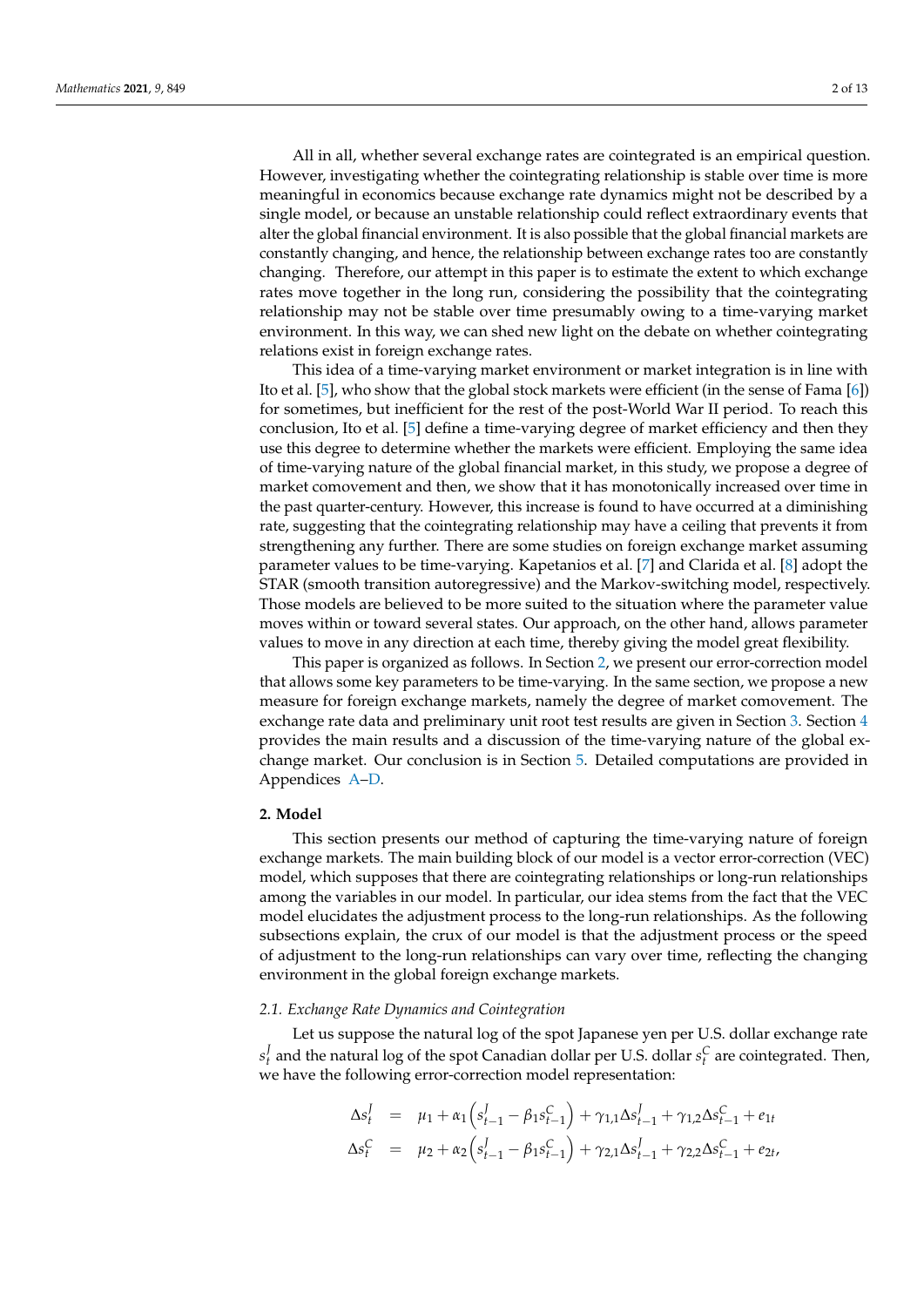where  $\mu_1$  and  $\mu_2$  are drifts;  $\beta = (1, \beta_1)$  is the cointegrating vector; and  $s_{t-1}^J - \beta_1 s_{t-1}^C = 0$ is the long-run relationship, which is stationary. The coefficients on the long-run relationship,  $\alpha_1$  and  $\alpha_2$  are interpreted as the speed at which any deviations from the long-run relationship disappear (More precisely, coefficient  $\alpha_1$  or  $\alpha_2$  is associated with the half-life of the deviation from the cointegrating relationship). As we shall see in the following subsections, it is possible that the speed of adjustment changes over time, perhaps because the environment of the international financial markets is changing.

#### *2.2. The Vector Error-Correction Model*

Assuming there are some cointegrating relationships, let us consider a vector errorcorrection (VEC) model for  $m$ -vector time-series  $X_t$ , as follows:

<span id="page-2-0"></span>
$$
\Delta X_t = \Gamma_1 \Delta X_{t-1} + \dots + \Gamma_k \Delta X_{t-k} + \Pi_k X_{t-k} + \mu + \varepsilon_t,
$$
\n<sup>(1)</sup>

where  $\Delta X_t = X_t - X_{t-1}$ ,  $\mu$  is a vector of intercepts, and  $\varepsilon_t$  is a vector of error terms.

The VEC model [\(1\)](#page-2-0) suggests that  $\Delta X_t$  consists of a stationary part,  $\Gamma_1 \Delta X_{t-1} + \cdots$  + Γ*k*∆*Xt*−*<sup>k</sup>* , and an error-correction term, Π*kXt*−*<sup>k</sup>* , which is also a stationary process when each variable in the vector *X<sup>t</sup>* is an integrated process of order one (often denoted as *I*(1)). Because we apply the VEC model to a set of variables whose first differences are stationary,  $\Pi_k X_{t-k}$  is a vector of stationary processes with a zero mean vector; and  $\Pi_k X_{t-k}$ includes some long-run relationships among the variables in  $X_t$ . Please note that the  $m \times m$  $m$ atrix  $\Pi_k$  is a singular matrix, i.e., the rank of  $\Pi_k$  is *r*, which is less than *m*. Hence, if we decompose matrix  $\Pi_k$  such that  $\Pi_k = \alpha \beta'$ , then  $\alpha$  is an  $m \times r$  matrix;  $\beta'$  is an  $r \times m$ ; and both are rank-*r* matrices.

The long-run relationships among the variables in the system, or the cointegration is described as  $\beta' X_{t-k} = 0$ , and hence,  $\beta$  is called the cointegrating matrix. We pay special attention to  $\alpha$ , which indicates how quickly the exchange rates in the system restore the long-run relationships when deviations from such relationships occur. This is because a rapid adjustment implies a strong or robust cointegrating relation. Thus, the determinants of exchange rate dynamics such as interest rate differentials, risk premia, and price level differentials should follow common stochastic trends. In this sense, the quicker the adjustment, the stronger is the comovement. Furthermore, by allowing *α* to be time-varying, we capture the time-varying nature of market comovement by estimating the change in the matrix over time using the time-varying VEC model (Although cointegration in foreign exchange rates does not mean that foreign exchange markets are efficient per se (See Engel [\[9\]](#page-12-8)), it is also possible to interpret  $\alpha$  as the speed at which arbitrage occurs in some cases. Suppose that there are arbitrage opportunities in the foreign exchange market due to relatively large shocks. Consider a case where the cross (indirect) exchange rate does not equal the bilateral (direct) exchange rate. We do not believe such opportunities to appear often, nor do we believe them to be long lasting. However, under the assumption that the long-run relationship or comovement are on the dynamic equilibrium path (or efficient market), the speed at which market participants exploit the arbitrage opportunities or the speed at which deviations from the long-run relationship are corrected is captured by *α*. On the other hand, the fluctuations of an exchange rate due to such corrections also appear in the corresponding element in *ε*) .

### *2.3. The Time-Varying VEC Model*

It is not obvious whether the loading matrix *α* is, in fact, time-varying. As an assessment, we apply the Hansen [\[10,](#page-12-9)[11\]](#page-12-10) parameter constancy test to the VEC model. We impose the following parameter dynamics to the VEC model so that we can estimate the loading matrix changes over time. For given constant *β*, we estimate Γ and *α*, assuming

$$
\Gamma_t = \Gamma_{t-1} + u_t
$$
  

$$
\alpha_t = \alpha_{t-1} + v_{1t}
$$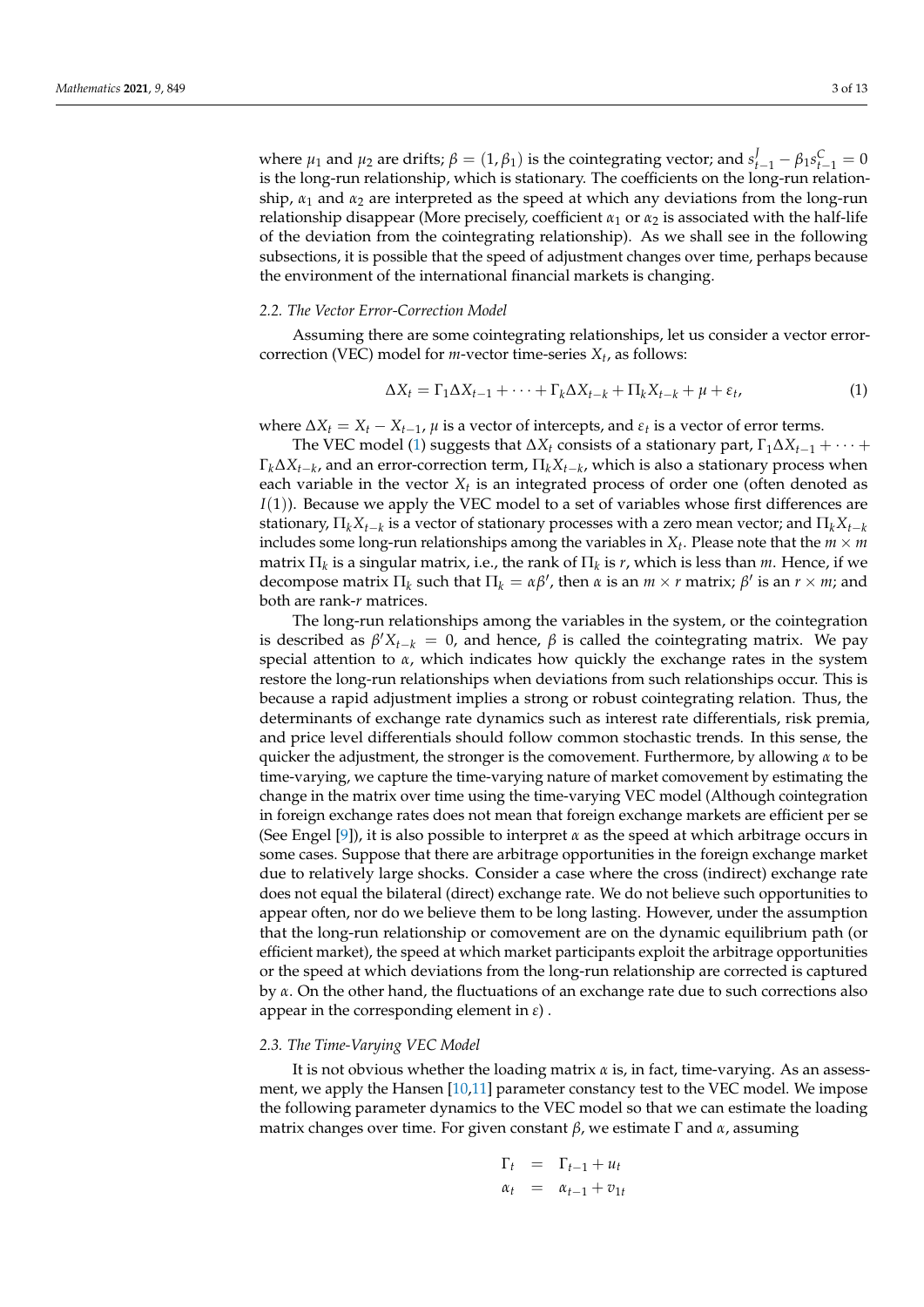Please note that simultaneous estimation of  $\alpha_t$  and  $\beta_t$  for each *t* is infeasible owing to an identification problem of a linear regression (See Appendices [A](#page-8-0)[–D](#page-11-0) for a more detailed discussion). As explained in the appendix, one can estimate the time-varying VEC model without using the Bayesian method (MCMC). Instead, we employ an GLS-based method proposed by Ito et al. [\[12\]](#page-12-11).

## *2.4. The Degree of Market Comovement*

When the loading matrix  $\alpha$  is not stable for the whole sample period, then it is reasonable to assume the speed of adjustment changes over time. Since the long-run relationship in exchange rates is presumably due to comovement in interest rate differentials, risk premia, or price level differentials, a rapid adjustment to the long-run relationship is associated with a strong comovement among those variables. For this, we propose a new measure of international comovement, called the degree of market comovement, which can be computed from the loading matrix *α*:

$$
\zeta_t = \sqrt{\max \lambda(\alpha_t \alpha'_t)}
$$

where max  $\lambda(A)$  is the largest eigenvalue of a matrix A. Please note that the degree of market comovement is similar to the one proposed by Ito et al. [\[5\]](#page-12-4), who examine international stock market efficiency and quantify its time-varying nature. The greater the degree of market comovement, the faster foreign exchange markets return to their long-run relationship when deviations from the cointegrating relationship arise.

## *2.5. Confirming Our Assumption of Constant Cointegrating Vectors*

Among the several assumptions we make about our model, we need to justify one substantial assumption, namely that the cointegrating vectors are constant over time while the loading matrix varies over time. It is conceivable that the fact that matrix  $\Pi$  is timevarying, implies that the number of cointegrating vectors (as well as the cointegrating vectors themselves) is time-varying. To confirm the stability of the cointegrating vectors, we apply the state-of-the-art econometrics test proposed by Qu  $[13]$  to the exchange rate data (As detailed in Juselius [\[14\]](#page-12-13), there are several econometrics tests that investigate the constancy of cointegrating vectors. In our view, however, the Qu [\[13\]](#page-12-12) test is best suited for our purpose because it considers a variety of test statistics and their asymptotic properties, without assuming the timing of possible structural breaks). In essence, the Qu [\[13\]](#page-12-12) test allows a researcher to assess whether the number of cointegrating vectors has changed in a subsample, say, the time between  $T_a$  and  $T_b$ , where neither  $T_a$  nor  $T_b$  is known to the researcher. As the null hypothesis, the Qu [\[13\]](#page-12-12) test states the number of cointegrating vectors is constant for the whole sample. Hence, not being able to reject the null hypothesis can be interpreted as justification of our assumption that the cointegrating vectors are stable over time.

## <span id="page-3-0"></span>**3. Data**

We use average monthly nominal data on spot and forward exchange rates for three developed countries (Canada, Japan, and UK) from May 1990 to July 2015, taken from the Thomson Reuters Datastream.

We choose these three exchange rates because they trade frequently worldwide (or they have high liquidity). In addition, they are the national currencies of three of the Group of Seven (G7) countries, presumably related to large macroeconomic fundamentals. The euro, however, has only existed since 1999. Hence, we exclude the euro, despite its high liquidity and the large economic fundamentals behind it.

For the forward exchange rate data, we use a nearby (one month) contract month following previous studies. We take the natural log of the spot and forward exchange rates to obtain the level data, and we also take the first difference of the natural log of the level data to compute the returns on the spot and forward exchange rates.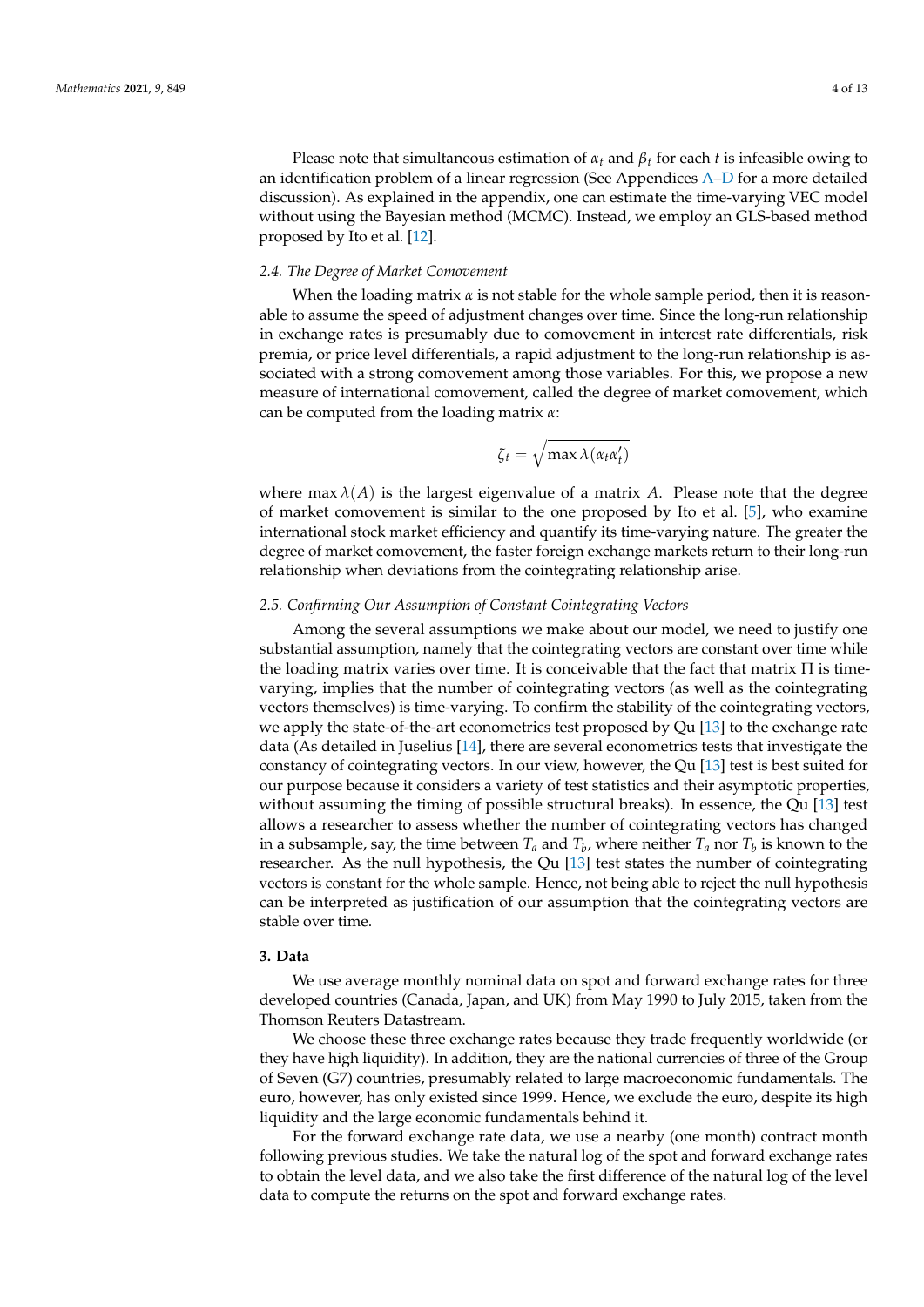Table [1](#page-4-1) provides some descriptive statistics and the results of the ADF-GLS tests. For the unit root tests, the ADF-GLS test of Elliott et al. [\[15\]](#page-12-14) is applied. We employ the modified Bayesian information criterion (MBIC) instead of the modified Akaike information criterion (MAIC) to select the optimal lag length. This is because we are unable to find evidence of size-distortions (see Elliott et al. [\[15\]](#page-12-14); Ng and Perron [\[16\]](#page-12-15)) in the estimated coefficient of the detrended series, *<sup>ψ</sup>*b. It is widely known that the logarithmic spot and forward exchange rates are both integrated of order one (or *I*(1) process), so that the differences are stationary (or  $I(0)$  process) variables.

<span id="page-4-1"></span>**Table 1.** Descriptive Statistics and Unit Root Tests.

|                         |                  | Mean      | SD     | Min       | Max       | <b>ADF-GLS</b> | Lags         | $\hat{\phi}$ | $\mathcal N$ |
|-------------------------|------------------|-----------|--------|-----------|-----------|----------------|--------------|--------------|--------------|
| Level                   |                  |           |        |           |           |                |              |              |              |
|                         | $S_{CA}$         | 0.2175    | 0.1452 | $-0.0454$ | 0.4697    | $-1.2364$      | 1            | 0.9948       |              |
|                         | $F_{CA}$         | 0.2180    | 0.1449 | $-0.0447$ | 0.4699    | $-1.2470$      |              | 0.9947       |              |
|                         | $S_{IP}$         | 4.6918    | 0.1486 | 4.3396    | 5.0352    | $-1.6915$      |              | 0.9902       |              |
|                         | $F_{JP}$         | 4.6899    | 0.1483 | 4.3393    | 5.0344    | $-1.6844$      | и            | 0.9903       | 308          |
|                         | $S_{\text{UK}}$  | $-0.4965$ | 0.0905 | $-0.7279$ | $-0.3387$ | $-2.9910**$    | и            | 0.9700       |              |
|                         | Fuk              | $-0.4953$ | 0.0900 | $-0.7269$ | $-0.3373$ | $-2.9969**$    | 1            | 0.9698       |              |
| <b>First Difference</b> |                  |           |        |           |           |                |              |              |              |
|                         | $\Delta S_{CA}$  | 0.0005    | 0.0167 | $-0.0626$ | 0.1083    | $-11.8715$ *** | 0            | 0.3648       |              |
|                         | $\Delta F_{CA}$  | 0.0005    | 0.0167 | $-0.0626$ | 0.1077    | $-11.8337$ *** | $\mathbf{0}$ | 0.3676       |              |
|                         | $\Delta S_{IP}$  | $-0.0007$ | 0.0261 | $-0.1095$ | 0.0823    | $-11.5044$ *** | $\mathbf{0}$ | 0.3948       |              |
|                         | $\Delta F_{IP}$  | $-0.0007$ | 0.0261 | $-0.1094$ | 0.0831    | $-11.5039$ *** | $\mathbf{0}$ | 0.3948       | 307          |
|                         | $\Delta S_{UK}$  | 0.0004    | 0.0228 | $-0.0583$ | 0.1066    | $-12.2763$ *** | $\mathbf{0}$ | 0.3385       |              |
|                         | $\Delta F_{IJK}$ | 0.0004    | 0.0227 | $-0.0585$ | 0.1080    | $-12.2221$ *** | $\mathbf{0}$ | 0.3424       |              |

Notes: (1) "ADF-GLS" denotes the ADF-GLS test statistics, "Lags" denotes the lag order selected by the MBIC, and "*φ*ˆ" denotes the coefficients vector in the GLS detrended series (see Equation (6) in Ng and Perron [\[16\]](#page-12-15)). (2) In computing the ADF-GLS test, a model with a time trend and a constant is assumed. (3)  $\frac{N***}{N}$  and  $\frac{M***}{N}$  indicate statistically significant at 1% and 5% level, respectively. (4) " $\mathcal{N}$ " denotes the number of observations. (5) R version 4.0.5 was used to compute the statistics.

#### <span id="page-4-0"></span>**4. Empirical Results**

#### *4.1. Preliminaries*

First we determine whether our data on exchange rates exhibit non-stationarity, and more specifically, have a unit root. As shown in Table [1,](#page-4-1) the level data (upper panel) exhibit non-stationarity because the ADF-GLS test uniformly fails to reject the null hypothesis of the series possessing a unit root. However, the same test can reject the null hypothesis once the first differences of each series are computed (lower panel).

Having confirmed that our data have unit roots, we proceed to investigate whether the data have cointegrating relationships. To this end, we use the Johansen [\[17\]](#page-12-16) maximum eigenvalue test and the Johansen [\[18\]](#page-12-17) trace test.

Here, we assess the number of cointegrating vectors in Table [2.](#page-5-0) The null hypotheses for the two tests are presented in the first column of Table [2.](#page-5-0) From the first row, we can conclude that the null hypothesis of no cointegrating vector is rejected at the 5% and 10% level of significance by both the maximal eigenvalue test and the trace test. Yet, it is conclusive that there is no more than one cointegrating vector. This is because the maximal eigenvalue test whose alternative in the second row is two cointegrating vectors, cannot reject the null hypothesis, and neither can the trace test, whose alternative states that there is more than one cointegrating vectors (We also test the number of cointegrating vectors using the real exchange rates to check the robustness of our test results and obtain the almost same results as in the case of the nominal exchange rates. Thus, we conclude that there exists more than one cointegration vector in the VEC system).

We report the estimates of our VEC models in Table [3,](#page-5-1) where each column corresponds to each equation in the VEC model, showing coefficients on the error-correction term in the lower half of the table.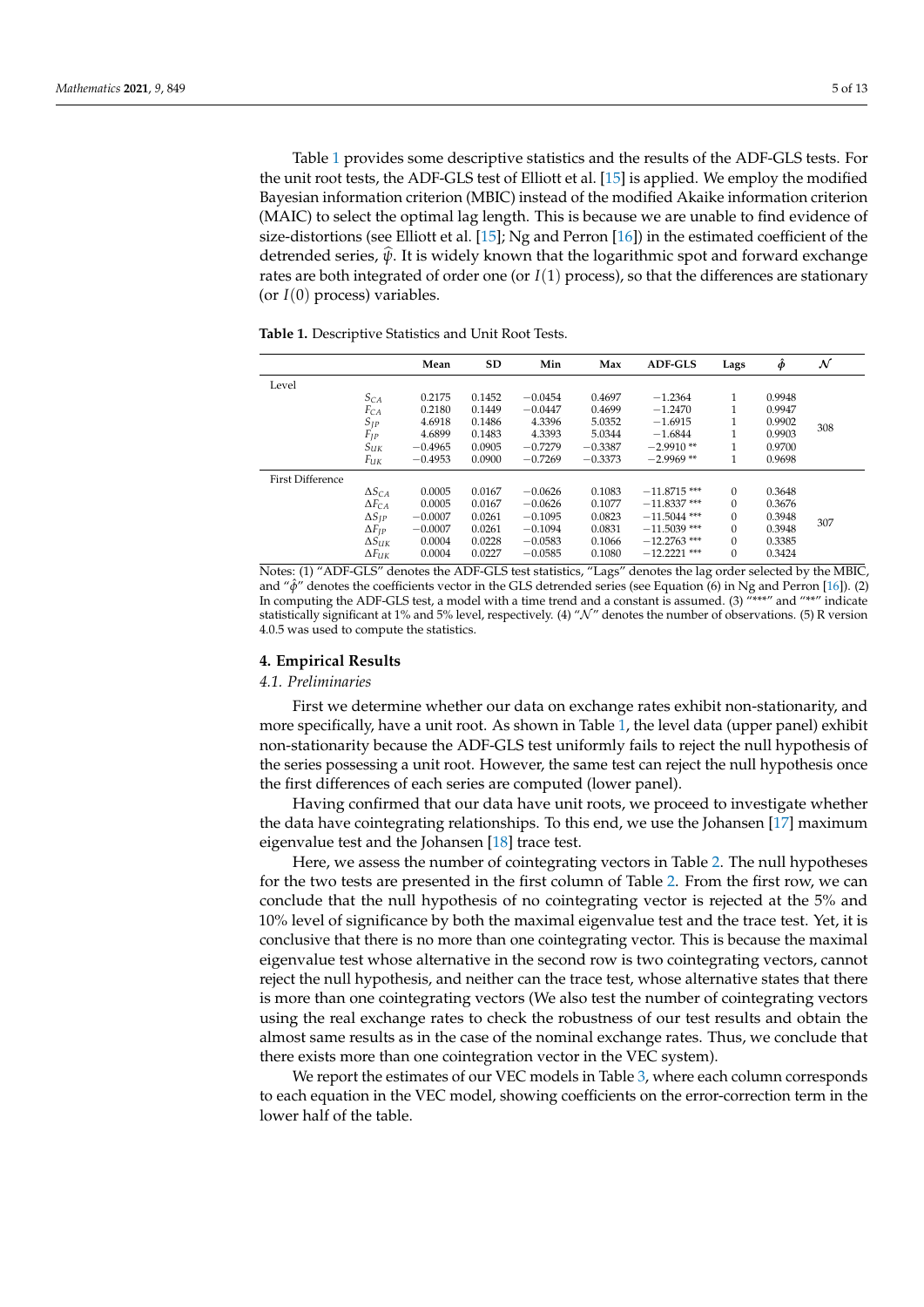| × | I | × |
|---|---|---|
|   |   |   |

<span id="page-5-0"></span>**Table 2.** Johansen's Cointegration Tests.

|           | Eigenvalues | Max Eigen | Trace    |
|-----------|-------------|-----------|----------|
| None      | 0.1352      | $44.45**$ | 100.19 * |
| At most 1 | 0.0826      | 26.39     | 55.74    |

Notes: (1) "Max Eigen" and "Trace" denote the Johansen [\[17\]](#page-12-16) maximal eigenvalue test statistic and the Johansen [\[18\]](#page-12-17) trace test statistic, respectively. (2) "\*\*" and "\*" indicate statistically significant at 5% and 10% level for each test, respectively. (3) R version 4.0.5 was used to compute the statistics.

<span id="page-5-1"></span>**Table 3.** Time-Invariant VEC Model Estimations.

|             |                                        | $S_{CA}$  | $F_{CA}$  | $S_{IP}$  | $F_{JP}$    | $S_{UK}$  | $F_{UK}$  |
|-------------|----------------------------------------|-----------|-----------|-----------|-------------|-----------|-----------|
| Difference  |                                        |           |           |           |             |           |           |
|             | $S_{CA}$                               | $-0.4209$ | $-0.2370$ | 6.0713    | 6.1933      | 2.0254    | 2.1560    |
|             |                                        | [1.8453]  | [1.8414]  | [4.5597]  | [4.5475]    | [4.4885]  | [4.4183]  |
|             |                                        | 0.7703    | 0.5885    | $-6.0537$ | $-6.1739$   | $-1.6558$ | $-1.7854$ |
|             | $F_{CA}$                               | [1.8608]  | [1.8560]  | [4.5810]  | [4.5684]    | [4.4883]  | [4.4181]  |
|             |                                        | 1.6242    | 1.6664    | $-0.7974$ | $-0.5514$   | 1.0198    | 0.9973    |
|             | $S_{IP}$                               | [1.8997]  | [1.8902]  | [3.3395]  | [3.3475]    | [3.0337]  | [3.0269]  |
|             |                                        | $-1.6031$ | $-1.6460$ | 1.1054    | 0.8580      | $-0.9913$ | $-0.9692$ |
|             | $F_{JP}$                               | [1.9188]  | [1.9093]  | [3.3492]  | [3.3573]    | [3.0485]  | [3.0412]  |
|             |                                        | 0.1174    | 0.0667    | $-3.9585$ | $-4.1291$   | $-6.0241$ | $-5.8113$ |
|             | $S_{\ensuremath{U\!K}}$                | [2.1271]  | [2.1253]  | [3.1513]  | [3.1505]    | [3.5704]  | [3.5750]  |
|             |                                        | $-0.1774$ | $-0.1263$ | 3.9517    | 4.1228      | 6.2729    | 6.0556    |
|             | $F_{UK}$                               | [2.1210]  | [2.1200]  | [3.1599]  | [3.1593]    | [3.6079]  | [3.6115]  |
| Level       |                                        |           |           |           |             |           |           |
|             |                                        | $-0.0334$ | $-0.0334$ | 0.2006    | 0.1995      | 0.1467    | 0.1452    |
|             | Constant                               | [0.0470]  | [0.0468]  | [0.0680]  | [0.0680]    | [0.0470]  | [0.0467]  |
|             |                                        | 0.8047    | 0.9465    | 3.3757    | 3.3233      | 2.2904    | 2.2845    |
|             | $S_{CA}$                               | [1.1232]  | [1.1317]  | [2.6344]  | [2.6460]    | [2.2176]  | [2.2168]  |
|             |                                        | $-0.8390$ | $-0.9808$ | $-3.3467$ | $-3.2952$   | $-2.2552$ | $-2.2494$ |
|             | $F_{CA}$                               | [1.1254]  | [1.1337]  | [2.6427]  | [2.6543]    | [2.2191]  | [2.2181]  |
|             |                                        | 1.3304    | 1.2953    | $-1.0766$ | $-0.9938$   | $-1.5576$ | $-1.5626$ |
|             | $S_{IP}$                               | [1.0113]  | [1.0109]  | [1.3641]  | [1.3615]    | [1.1244]  | [1.1277]  |
|             |                                        | $-1.3189$ | $-1.2837$ | 1.0302    | 0.9477      | 1.5173    | 1.5226    |
|             | $F_{IP}$                               | [1.0135]  | [1.0131]  | [1.3695]  | [1.3668]    | [1.1194]  | [1.1226]  |
|             |                                        | $-2.0125$ | $-2.0557$ | $-1.4713$ | $-1.4990$   | $-1.8191$ | $-1.7604$ |
|             | $\mathcal{S}_{\mathcal{U}\mathcal{K}}$ | [1.5610]  | [1.5579]  | [2.2110]  | [2.2115]    | [2.3796]  | [2.3631]  |
|             |                                        | 2.0478    | 2.0910    | 1.4478    | 1.4764      | 1.7452    | 1.6862    |
|             | $F_{UK}$                               | [1.5691]  | [1.5658]  | [2.2266]  | [2.2271]    | [2.3855]  | [2.3688]  |
| $\bar{R}^2$ |                                        | 0.0984    | 0.1005    | 0.1032    | 0.1026      | 0.1918    | 0.1900    |
| $L_C$       |                                        |           |           |           | 65.5233 *** |           |           |

Notes: (1) " $\bar{R}^2$ " denotes the adjusted  $R^2$ , and " $L_C$ " denotes the Hansen [\[10,](#page-12-9)[11\]](#page-12-10) joint  $L_C$  statistic with variance. (2) Newey and West [\[19\]](#page-12-18) robust standard errors are in brackets. (3) "\*\*\*" indicates statistically significant at 1% level. (4) R version 4.0.5 was used to compute the estimates and the statistics.

### *4.2. The Time-Varying Model*

So far, we have assumed that the VEC model has time-invariant parameters. Let us relax this assumption and use the time-varying parameter model, which presumably better captures the dynamics of exchange rates, by taking into account a constantly changing market environment. Therefore, how different a picture can we get once we apply the timevarying VEC model? (Although we follow the results of Hansen's test for modeling the time-varying model, we do not provide the R-squared for this model because our approach is based on GLS, and hence, the R-squared is not an appropriate measure of fit.) First, we need to establish whether the cointegrating relationship, or the cointegrating vector, is preserved for the entire sample period. Table [4](#page-6-0) shows the results of the cointegration order change test of Qu [\[13\]](#page-12-12). We can conclude that the number of cointegrating vectors among the Japanese yen-U.S. dollar, Canadian dollar-U.S. dollar, and pound sterling-U.S. dollar exchange rates is constant over time at the 1% level of significance (In addition to the Qu [\[13\]](#page-12-12) test, we also confirm the stability or robustness of the cointegrating vector using the Hansen and Johansen [\[20\]](#page-12-19) test, which rejects the null hypothesis of time-varying parameters in the cointegrating vector at the 1% significance level).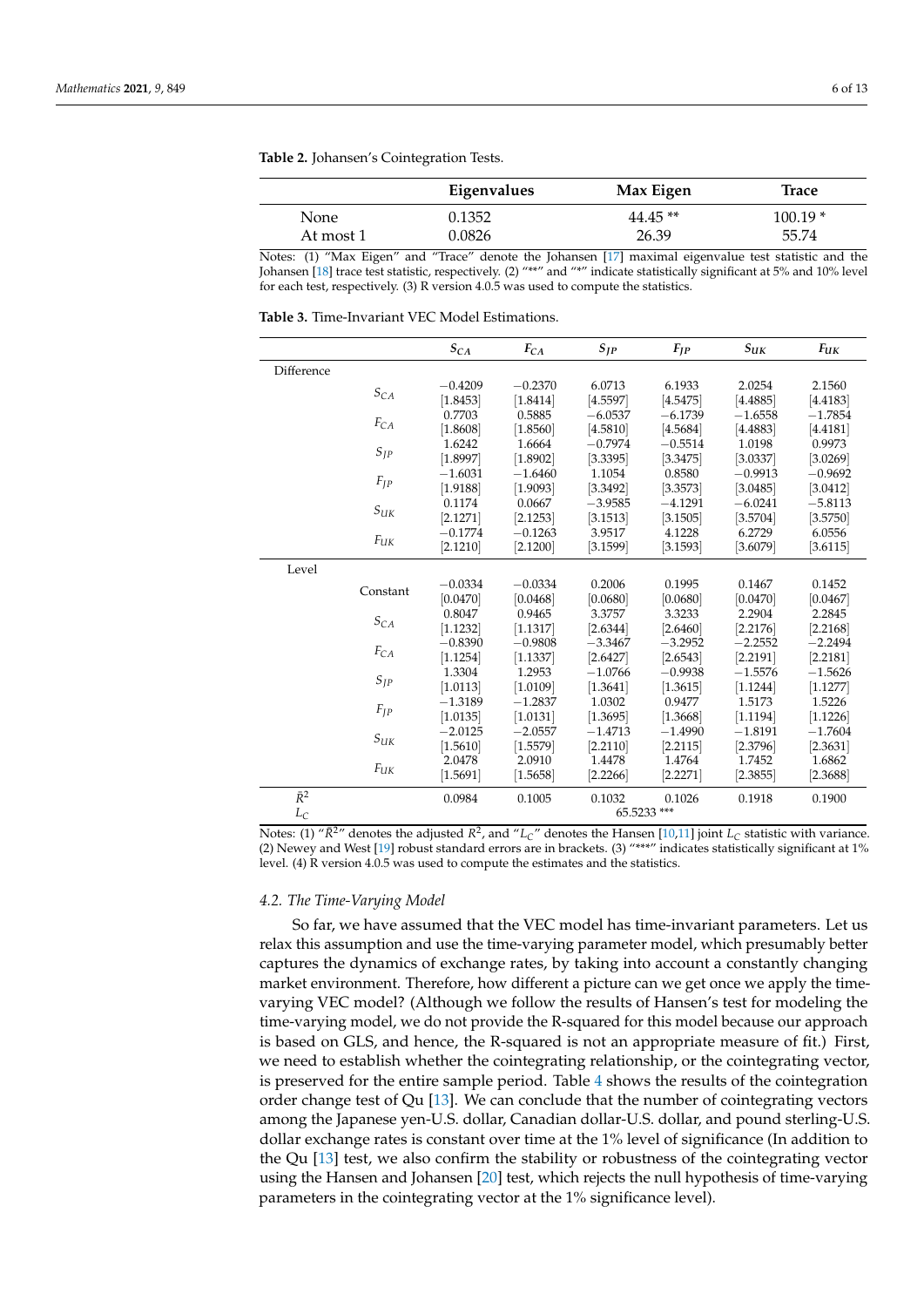<span id="page-6-0"></span>**Table 4.** Qu's Cointegration Order Change Tests.

|                   | SupQ <sup>1</sup> | $\sin p Q^2$ | WQ        | SQ         |  |
|-------------------|-------------------|--------------|-----------|------------|--|
| <b>Test Stats</b> | $8.55***$         | $10.81***$   | $8.55***$ | $15.94***$ |  |

Notes: (1) "*SupQ*1" and "*SupQ*2" denote the values allowing for one break and two breaks, respectively. (2) "*WQ*" and "*SQ*" also denote consistent test stats when we suppose less than three breaks based on the maximum and sum of *SupQ*<sup>1</sup> and *SupQ*<sup>2</sup> , respectively. (3) "\*\*\*" indicate statistically significant at 1 % level. (4) R version 4.0.5 was used to compute the statistics.

Instead of presenting detailed estimates about our time-varying VEC model (which are available in Appendices [A](#page-8-0)[–D\)](#page-11-0), we report the degree of adjustment speed *ζ<sup>t</sup>* . As we discuss in Section [2,](#page-1-0) the larger *ζ<sup>t</sup>* is, the quicker the foreign exchange markets adjust to their long-run relationship.

The left panel of Figure [1](#page-6-1) shows the foreign exchange markets that are increasingly rapidly restoring the long-run relationship when unanticipated shocks hit the markets (We also estimate the time-varying degree of market comovement using the real exchange rates to explore whether our results in the main document are robust or not. As a result, we obtain almost the same results as the time-varying degree of market comovement in the main document even if we use the real exchange rates. Therefore, we can consider that our empirical results do not depend on the differences of data). The right panel provides a close look at the time-varying nature of the speed of adjustment, specifically, the changes in the speed of adjustment. It is interesting to observe that the speed at which the markets restore the long-run relationship has been increasing over time, but its rate of increase has diminished over the sample period.

<span id="page-6-1"></span>

Notes: R version 4.0.5 was used to compute the estimates and the calculates.

**Figure 1.** Time-Varying Degree of Market Comovement.

Notably, the changes in the rate of increase occurred at least twice, once in the vicinity of 1995, and then in 2008. The second change seemingly coincides with the global financial crisis, while the first time is likely associated with the Mexican peso crisis (An interesting extension of this approach is to assess the forecasting power of the time-varying model, relative to the time-invariant model. To formally evaluate the two models with different numbers of parameters, one would need to employ a bootstrap approach (See Clark and McCracken [\[21\]](#page-12-20), for example)).

Our results are consistent with the findings of Baillie and Bollerslev [\[1\]](#page-12-0), since we find cointegrating relationships in foreign exchange rates, yet we allow such relationships to be time-varying in this paper. Although it is not so simple to link the degree of market comovement with the stochastic discount factor, a claim of Engel et al. [\[3\]](#page-12-2)—cointegrating relations obscured by a large stochastic discount factor—may be viewed as cointegration with the time-varying loading matrix that we found. Yet, the degree of market comovement is a new concept presented by this study. With it, we provide insight into a constantly changing foreign exchange market environment that affects the fluctuations of foreign exchange rates in the long run.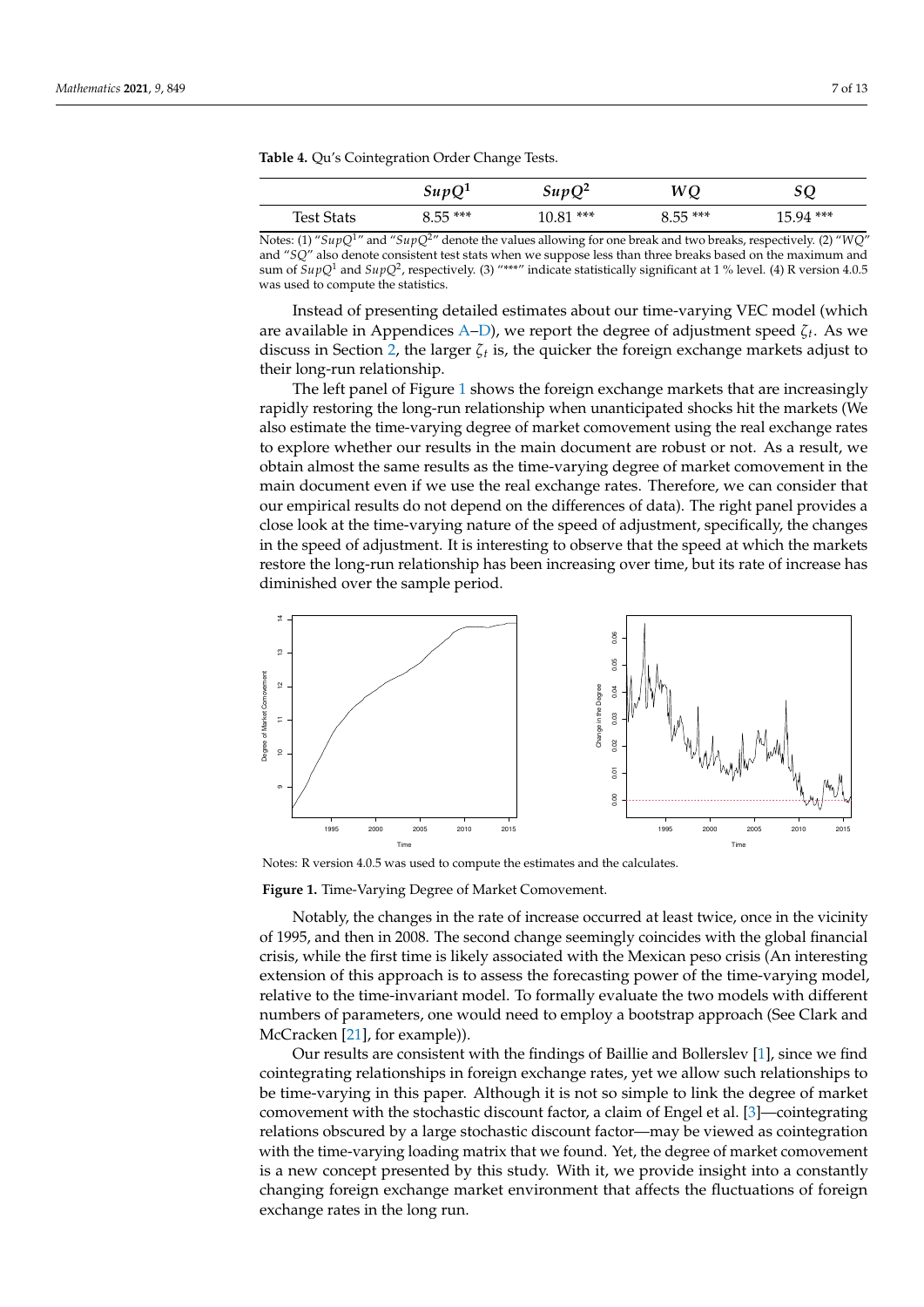## <span id="page-7-0"></span>**5. Concluding Remarks**

A novel model for exchange rates, taking into account the time-varying nature of the market environment, is presented. Our approach enables us to use the cointegrating relationship among exchange rates, with the loading matrix in the VEC model changing over time. Since the loading matrix can be interpreted as the speed of adjustment or the strength of the cointegrating relationship in exchange rates determined by various macroeconomic variables sharing common stochastic trends, we call the new degree derived from the loading matrix the "degree of market comovement." With the new degree, we find that market comovement has become stronger, but at a decreasing rate with large turning points in 1995 and in 2008.

In summary, the contribution of this paper is as follows. First, we develop a multivariate time-varying parameter model that allows the loading matrix of the cointegrating relationship to change over time. Secondly, we define the concept of the degree of market comovement, using the estimated loading matrix. Third, we find that the degree of market comovement has increased, albeit not monotonically, over time. Because of our novel approach, we can shed new light on the debate about the existence of cointegrating relations in foreign exchange rates.

The time-varying degrees of comovement uncovered in this paper have, at least, the following two implications. First, a multivariate approach is more appropriate when the dynamics of foreign exchange rates are considered. Second, care must be taken if one wants to quantify the persistence of a shock to the exchange rate using techniques such as the standard impulse-response functions computed from a vector autoregressive model.

However, it is worth mentioning that the limitation of our study stems from the assumption that cointegrating vectors remain unchanged over time. Therefore, as a new direction of research, one may further the idea of time-varying cointegration by considering an exchange rate system that has a cointegration relation at a certain time, but not for the whole sample period. Such models can assess whether the claim made by Engel and West [\[4\]](#page-12-3) is empirically valid.

**Author Contributions:** Conceptualization, M.I., A.N. and T.W.; methodology, M.I.; software, M.I. and A.N.; validation, A.N. and T.W.; formal analysis, M.I.; investigation, A.N. and T.W.; resources, A.N.; data curation, A.N.; writing—original draft preparation, T.W.; writing—review and editing, M.I., A.N. and T.W.; visualization, A.N. and T.W.; supervision, M.I.; project administration, A.N.; funding acquisition, M.I., A.N. and T.W. All authors have read and agreed to the published version of the manuscript.

**Funding:** This research was funded by the Japan Society for the Promotion of Science Grant in Aid for Scientific Research Nos. 17K03809, 19K13747, and 20K01775.

**Institutional Review Board Statement:** Not applicable.

**Informed Consent Statement:** Not applicable.

**Data Availability Statement:** Restrictions apply to the availability of these data. Data was obtained from the Thomson Reuters Datastream and are available from the authors with the permission of the Thomson Reuters Datastream.

**Acknowledgments:** We would like to thank the editor, Makoto Yano, three anonymous referees, Yoosoon Chang, Joon Park, Sadayuki Takii, and conference participants at the 91st and 92nd Annual Conference of the Western Economic Association International and the 26th Annual Meeting of the Midwest Econometrics Group for their helpful comments and suggestions.

**Conflicts of Interest:** The authors declare no conflict of interest.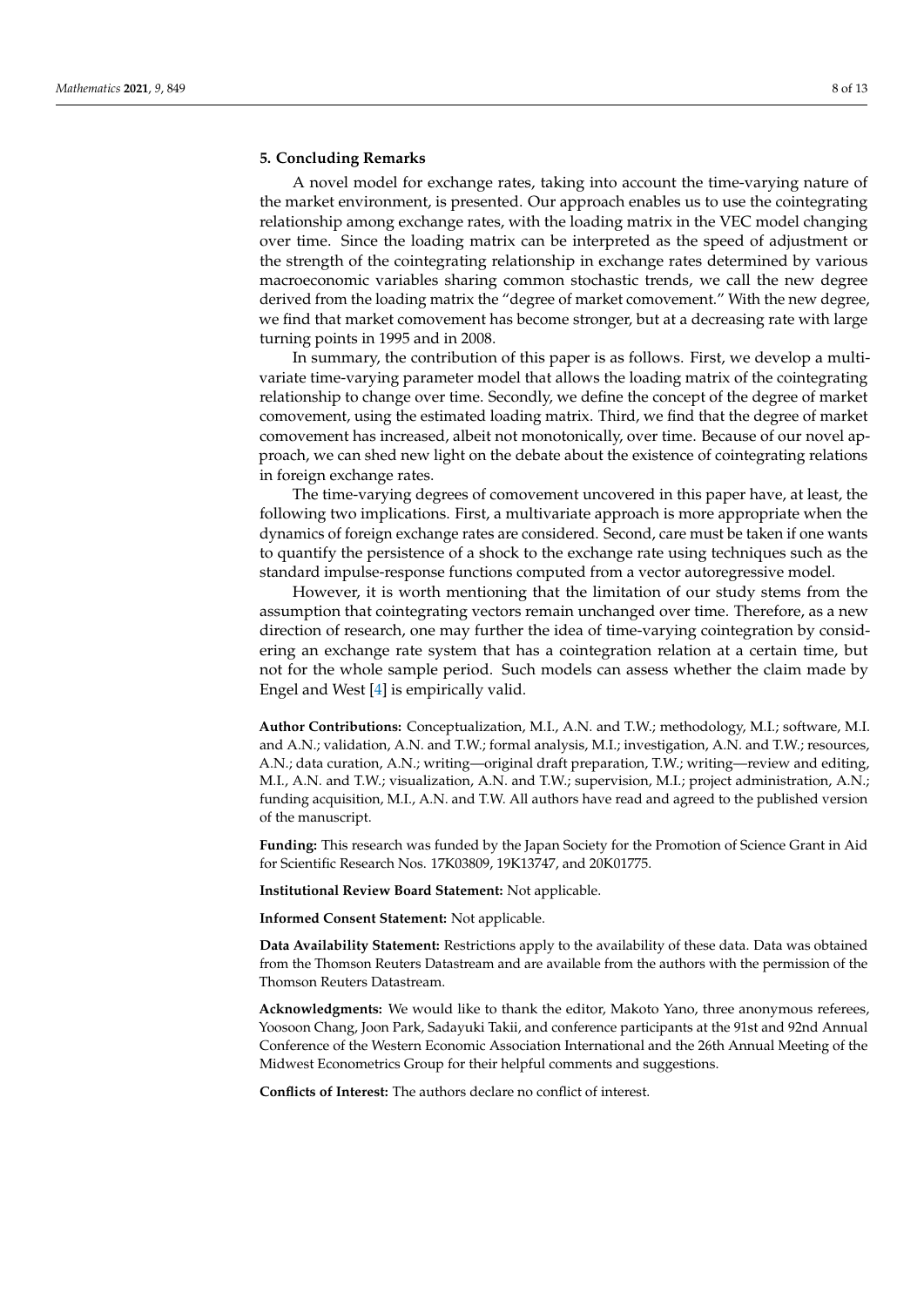# **Abbreviations**

The following abbreviations are used in this manuscript:

| ADF           | Augmented Dickey-Fuller                 |
|---------------|-----------------------------------------|
| <b>GLS</b>    | Generalized least squares               |
| <b>MAIC</b>   | modified Akaike information criterion   |
| <b>MBIC</b>   | Modified Bayesian information criterion |
| <b>MCMC</b>   | Markov chain Monte Carlo                |
| <b>OLS</b>    | Ordinary least squares                  |
| <b>STAR</b>   | Smooth transition autoregressive        |
| <b>TV-VEC</b> | time-varying vector error correction    |
| <b>VEC</b>    | Vector error correction                 |

## <span id="page-8-0"></span>**Appendix A. Vector Error-Correction Model**

First, we present a framework of a vector error-correction (VEC) model to use simple least square techniques. Please note that a standard VEC model is derived from the following vector autoregression (VAR) equation for *m*-vector time-series  $X_t$  ( $t = 1, \dots, T$ ).

<span id="page-8-3"></span>
$$
X_t = \Pi_1 X_{t-1} + \dots + \Pi_k X_{t-k} + \mu + \varepsilon_t, \tag{A1}
$$

where  $\mu$ ,  $D_t$  and  $\varepsilon_t$  denote a drift term, *n* exogenous vector (i.e., trend term) and a *m* random vector, respectively. Thus,  $\Phi$  is  $m \times n$  matrix; each  $\Pi_j$ 's are  $m \times m$  square matrices. Through tedious algebra, we obtain the following VEC equation from provides

<span id="page-8-1"></span>
$$
\Delta X_t = \Gamma_1 \Delta X_{t-1} + \dots + \Gamma_k \Delta X_{t-k+1} + \Pi_k X_{t-k} + \mu + \varepsilon_t.
$$
 (A2)

This equation suggests that the change of the time-series, ∆*X<sup>t</sup>* , is a sum of a stationary  $\text{part}, \Gamma_1 \Delta X_{t-1} + \cdots + \Gamma_k \Delta X_{t-k+1} + \varepsilon_t$ , and an error correction  $\Pi_k X_{t-k}$ , which is stationary process when each component of *X<sup>t</sup>* is an integrated process.

Supposing *T* sample periods, we can rewrite Equation [\(A2\)](#page-8-1) in an extended linear regression form. For example,

$$
\begin{bmatrix} \Delta X_1 & \cdots & \Delta X_T \end{bmatrix} = \begin{bmatrix} \mu & \Gamma_1 & \cdots & \Gamma_k & \Pi \end{bmatrix} \begin{bmatrix} 1 & \cdots & 1 \\ \Delta X_0 & \cdots & \Delta X_{T-1} \\ \vdots & \ddots & \vdots \\ \Delta X_{-k+1} & \cdots & \Delta X_{T-k+1} \\ X_{1-k} & \cdots & X_{T-k} \end{bmatrix} + \begin{bmatrix} \varepsilon_1 & \cdots & \varepsilon_T \end{bmatrix}.
$$

Technically speaking, we can break down the above linear system to the following three cases according to what type of long-run relations are supposed.

## **Case 1:** *Error Correction Terms without Drift*

<span id="page-8-2"></span>The first case corresponds to the long-run equilibrium equations without constant terms.

$$
\begin{bmatrix} \Delta X_1 & \cdots & \Delta X_T \end{bmatrix} = \begin{bmatrix} \boldsymbol{\mu} & \Gamma_1 & \cdots & \Gamma_k \end{bmatrix} \begin{bmatrix} 1 & \cdots & 1 \\ \Delta X_0 & \cdots & \Delta X_{T-1} \\ \vdots & \ddots & \vdots \\ \Delta X_{-k+1} & \cdots & \Delta X_{T-k+1} \end{bmatrix} + \Pi_{\mathbf{n}} \begin{bmatrix} X_{1-k} & \cdots & X_{T-k} \end{bmatrix} + \begin{bmatrix} \boldsymbol{\varepsilon}_1 & \cdots & \boldsymbol{\varepsilon}_T \end{bmatrix}.
$$
 (A3)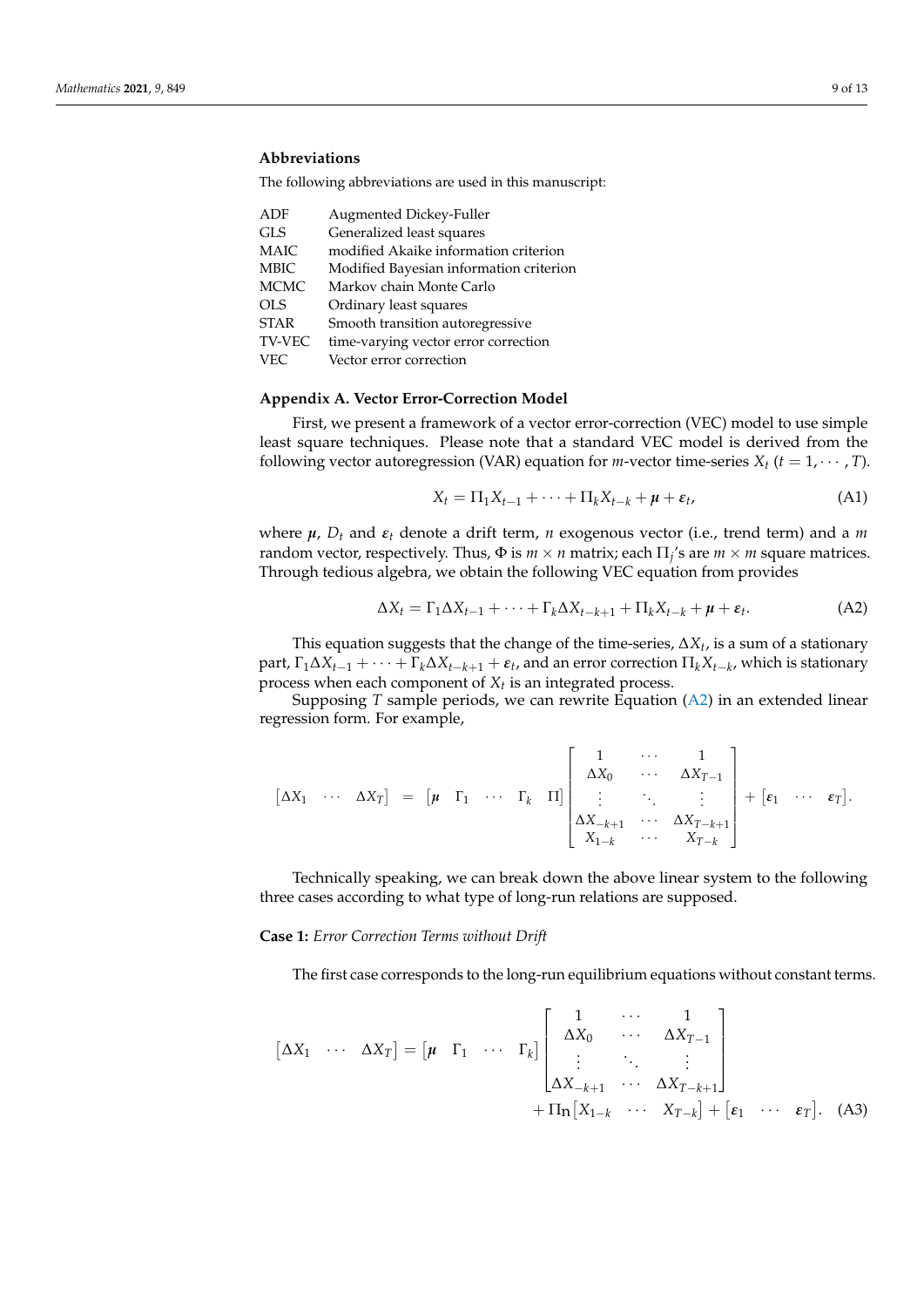## **Case 2:** *Error Correction Terms with Drift*

<span id="page-9-1"></span>The second case corresponds to the long-run equilibrium equations with constant terms.

$$
\begin{bmatrix} \Delta X_1 & \cdots & \Delta X_T \end{bmatrix} = \begin{bmatrix} \Gamma_1 & \cdots & \Gamma_k \end{bmatrix} \begin{bmatrix} \Delta X_0 & \cdots & \Delta X_{T-1} \\ \vdots & \ddots & \vdots \\ \Delta X_{-k+1} & \cdots & \Delta X_{T-k+1} \end{bmatrix} + \Pi_{\mathbf{C}} \begin{bmatrix} X_{1-k} & \cdots & X_{T-k} \\ 1 & \cdots & 1 \end{bmatrix} + \begin{bmatrix} \varepsilon_1 & \cdots & \varepsilon_T \end{bmatrix}. \quad \text{(A4)}
$$

## **Case 3:** *Error Correction Terms with Linear Time Trend*

The third case corresponds to the long-run equilibrium equations with linear time trend.

$$
\begin{bmatrix} \Delta X_1 & \cdots & \Delta X_T \end{bmatrix} = \begin{bmatrix} \boldsymbol{\mu} & \Gamma_1 & \cdots & \Gamma_k \end{bmatrix} \begin{bmatrix} 1 & \cdots & 1 \\ \Delta X_0 & & \cdots & \Delta X_{T-1} \\ \vdots & & \ddots & \vdots \\ \Delta X_{-k+1} & \cdots & \Delta X_{T-k+1} \end{bmatrix} + \Pi_t \begin{bmatrix} X_{1-k} & \cdots & X_{T-k} \\ 1 & \cdots & T \end{bmatrix} + \begin{bmatrix} \varepsilon_1 & \cdots & \varepsilon_T \end{bmatrix}, \quad (A5)
$$

where the last row of the second term in  $(A5)$  presents a time trend  $(1, 2, \cdots, T)$ .

Notice that the dimension of the  $\Pi_n$  matrix for the third case differs from the other two cases. It is  $m \times m$  whereas the others are  $m \times (m + 1)$ . Because a VEC model is algebraically derived from a certain VAR model, a linear stochastic system, it is also such a system. Thus, we can estimate parameters *µ*, Γ*<sup>i</sup>* 's and Π using some regression techniques, say, OLS or GLS. Let  $Z_{0a}$ ,  $Z_{1a}$  and  $Z_{ka}$ , ( $a = n$ , c, t) denote appropriate data matrices representing for Equations [\(A3\)](#page-8-2)–[\(A5\)](#page-9-0). Furthermore, *e* denotes a matrix of exogenous shock vectors, i.e.,

<span id="page-9-2"></span>
$$
Z_0' = \Gamma_n Z_{1n}' + \Pi_n Z_{k n}' + \varepsilon,\tag{A6}
$$

<span id="page-9-0"></span> $\sim$  22  $\sim$ 

where

$$
Z'_{0} = \begin{bmatrix} \Delta X_{1} & \cdots & \Delta X_{T} \end{bmatrix},
$$

$$
Z'_{1n} = \begin{bmatrix} 1 & \cdots & 1 \\ \Delta X_{0} & \cdots & \Delta X_{T-1} \\ \vdots & \ddots & \vdots \\ \Delta X_{-k+1} & \cdots & \Delta X_{T-k+1} \end{bmatrix},
$$

$$
Z'_{k n} = \begin{bmatrix} X_{1-k} & \cdots & X_{T-k} \end{bmatrix},
$$

$$
\Gamma_{n} = \begin{bmatrix} \mu & \Gamma_{1} & \cdots & \Gamma_{k} \end{bmatrix},
$$

and

 $\pmb{\varepsilon} = \begin{bmatrix} \pmb{\varepsilon}_1 & \cdots & \pmb{\varepsilon}_T \end{bmatrix}$ .

Similarly, as for  $(A4)$ , its expression is as follows:

<span id="page-9-3"></span>
$$
Z'_0 = \Gamma_c Z'_{1c} + \Pi_c Z'_{kc} + \varepsilon, \tag{A7}
$$

where

$$
Z'_{1c} = \begin{bmatrix} \Delta X_0 & \cdots & \Delta X_{T-1} \\ \vdots & \ddots & \vdots \\ \Delta X_{-k+1} & \cdots & \Delta X_{T-k+1} \end{bmatrix},
$$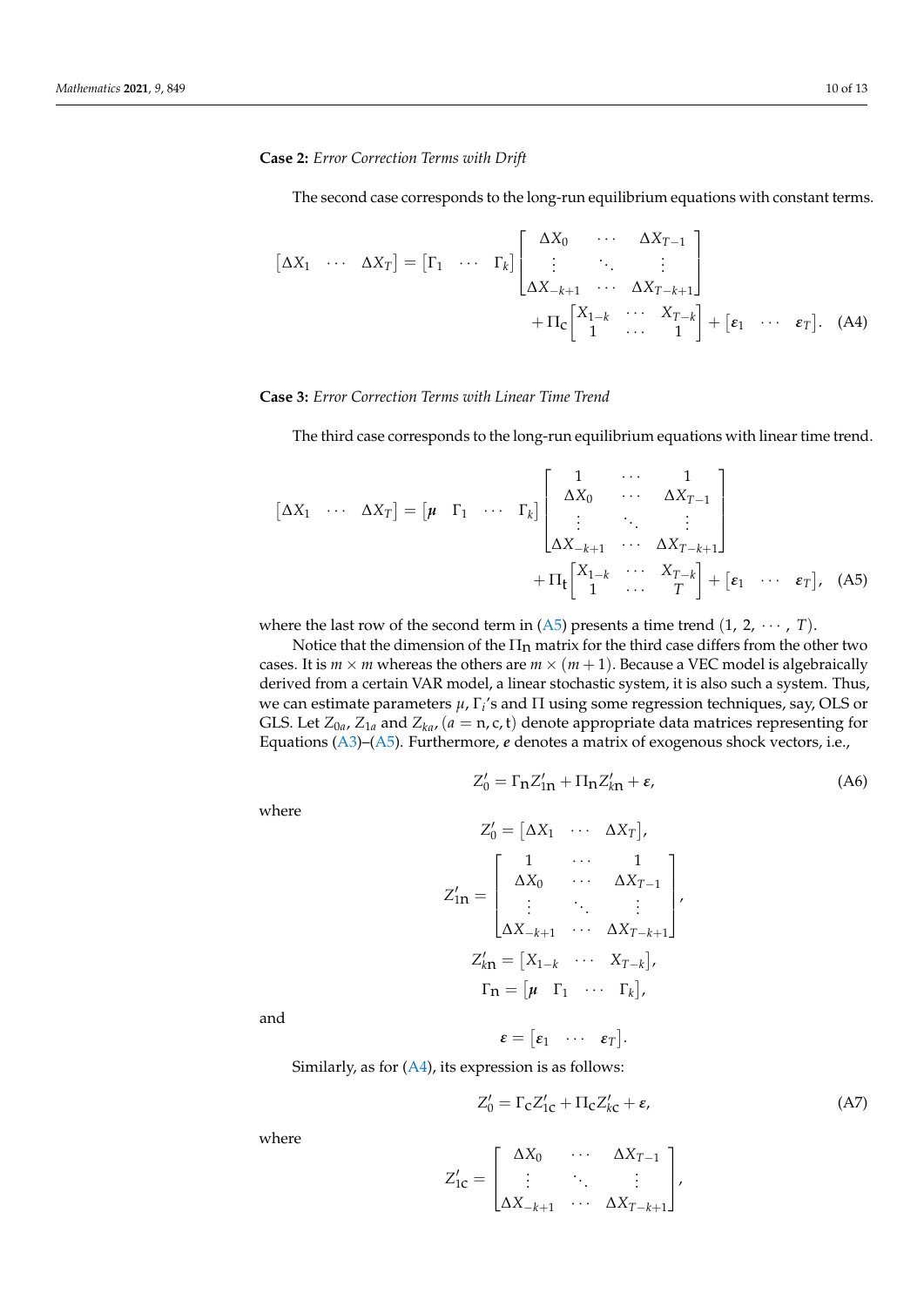$$
Z'_{k\mathbf{C}} = \begin{bmatrix} 1 & \cdots & 1 \\ X_{1-k} & \cdots & X_{T-k} \end{bmatrix},
$$

 $\Gamma_{\mathbf{C}} = \begin{bmatrix} \Gamma_1 & \cdots & \Gamma_k \end{bmatrix}.$ 

and

Finally, as for  $(A4)$ , its expression is as follows:

<span id="page-10-0"></span>
$$
Z_0' = \Gamma_t Z_{1t}' + \Pi_t Z_{kt}' + \varepsilon,\tag{A8}
$$

where

and

$$
Z'_{1t} = Z'_{1n},
$$
  

$$
Z'_{kt} = \begin{bmatrix} X_{1-k} & \cdots & X_{T-k} \\ 1 & \cdots & T \end{bmatrix},
$$

 $\Gamma_{n} = \Gamma_{t}.$ 

 $\overline{\phantom{0}}$ 

The three matrices,  $\Gamma_n$ ,  $\Gamma_c$  and  $\Gamma_t$  might include  $\mu$  as well as  $\Gamma_1$ ,  $\cdots$ ,  $\Gamma_k$ . They provide us with information about stationary aspect of the time-series *X<sup>t</sup>* . On the other hand, the three matrices,  $\Pi_{\mathbf{n}}$ ,  $\Pi_{\mathbf{C}}$  and  $\Pi_{\mathbf{t}}$ , take a crucial role in a VEC model. They are decomposed into the loading matrix and the cointegration matrix such that  $\Pi = \alpha \beta'$  (Three identifier, "n", "c" and "t", for the above three options are omitted here). In particular,  $\beta' Z'_k$  signifies some long-run relationship among the observation. One can select the lag order *k* using usual information criteria such as SBIC for each linear model above; it is easy to compute them.

Given some cointegration order  $r$ , we can decompose the estimated  $\Pi$  in the above linear models with respect to  $Z_0$ ,  $Z_1$  and  $Z_K$  such that  $\Pi = \alpha \beta'$ , where  $\alpha$  and  $\beta$  are called the loading and cointegration matrices, respectively. The cointegration order *r* is usually selected through well-known the Johansen [\[17](#page-12-16)[,18\]](#page-12-17) test. Johansen's procedure on the rank helps ones to obtain all the estimates and statistics for applied econometrician.

### **Appendix B. Parameter Constancy Test**

Since we can regard a VEC model as a simultaneous linear regression system, [\(A6\)](#page-9-2), [\(A7\)](#page-9-3) or [\(A8\)](#page-10-0), we can examine the possibility of parameter constancy on  $\Pi$  and  $\Gamma$  using the Hansen [\[10\]](#page-12-9) parameter constancy test. Its null hypothesis is that parameters are timeinvariant; the alternative hypothesis is that they are martingale.

There are several stochastic processes that are martingale. Thus, when the null hypothesis is rejected, we must choose one of such processes that would be followed by the time-varying parameters in our model. Because we are interested in gradual changes in speed of adjustment to a certain long-run equilibrium for a VEC model, we choose a parameter dynamics in which the parameters follow random walk. The next section presents our estimation method for a VEC model with random walk parameters.

## **Appendix C. Time-Varying VEC Model**

As Lütkepohl [\[22\]](#page-12-21) exactly points, the essential aim of VEC models is to decompose a multivariate time-series into a pair of stationary and non-stationary time-series. It is very similar to that of the Beveridge and Nelson [\[23\]](#page-12-22) decomposition for a univariate time-series. Roughly speaking, we can consider that the matrices  $\Gamma_i$ 's for  $i = 1, \dots, k$  represents the stationary structure of the time-series to be analyzed; the matrix Π or matrices *α* and  $\beta$  represent its non-stationary structure, the so-called cointegrated relationship among variables of the time-series.

Although we start from a VAR model [\(A1\)](#page-8-3), its corresponding VEC model provides more information. When we consider a time-varying nature of some multivariate timeseries using VEC model, we should specify to what structure we focus: that represented by Γ, that of Π or *α* and *β* or both. We show some options for time-varying VEC (TV-VEC)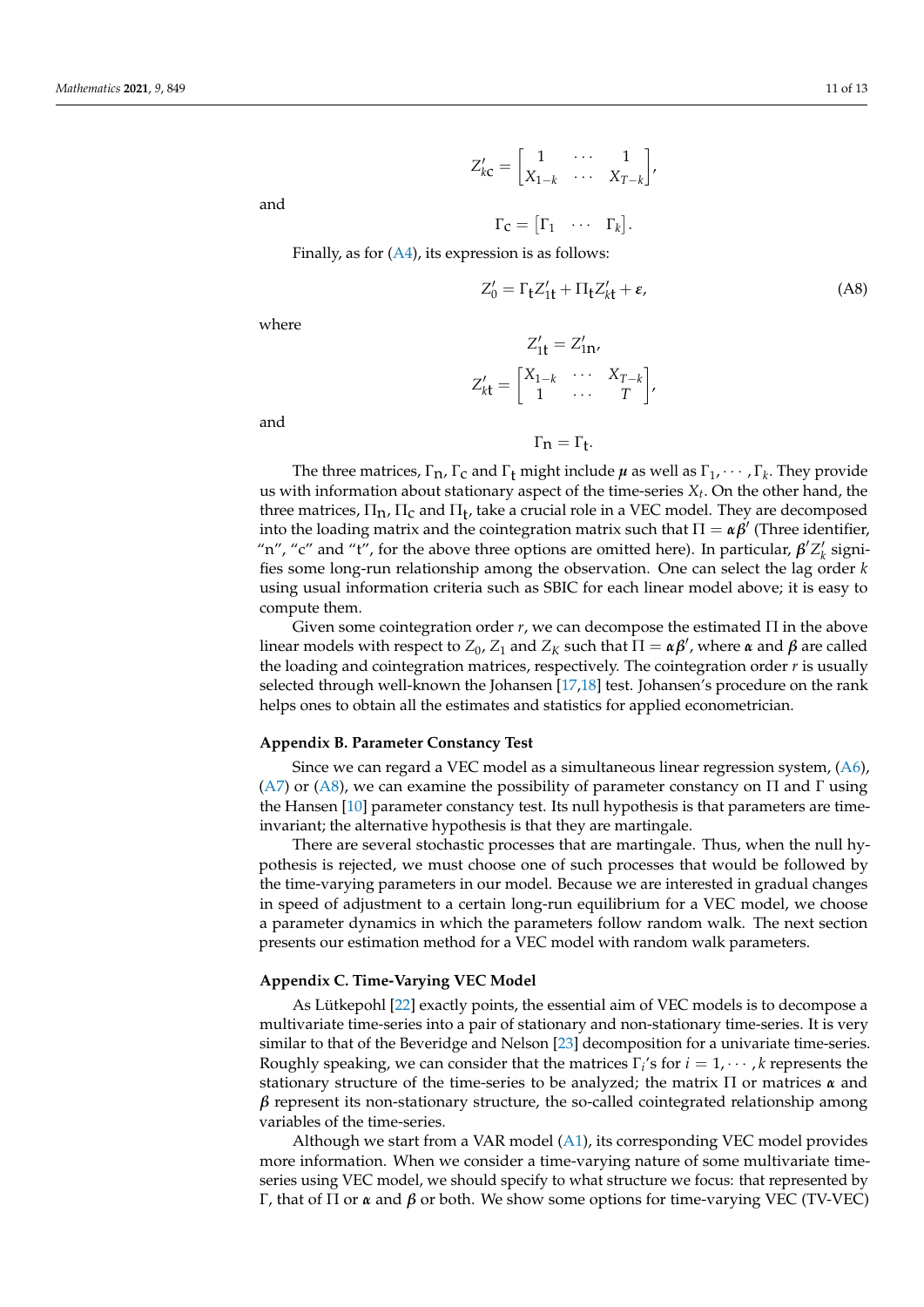<span id="page-11-1"></span>
$$
Z'_0 = \Gamma Z'_1 + \Pi Z'_k + \varepsilon. \tag{A9}
$$

We can suppose following combinations of the parameter dynamics with the above linear model of VEC [\(A9\)](#page-11-1). First, we estimate  $\Gamma$  and  $\Pi$  as time-varying parameters without considering the decomposition of Π into *α* and *β*.

$$
\Gamma_t = \Gamma_{t-1} + u_t, \tag{A10}
$$

$$
\Pi_t = \Pi_{t-1} + v_t,\tag{A11}
$$

To this case, we can simply apply the Ito et al. [\[5\]](#page-12-4) method to estimate a linear regression model (See their online appendix which is available at [http://at-noda.com/appendix/](http://at-noda.com/appendix/inter_market_appendix.pdf) [inter\\_market\\_appendix.pdf](http://at-noda.com/appendix/inter_market_appendix.pdf) (accessed on 10 April 2021)).

Second, we estimate Γ and *α* with regarding *β* as time-invariant and given.

<span id="page-11-2"></span>
$$
\Gamma_t = \Gamma_{t-1} + u_t, \tag{A12}
$$

<span id="page-11-3"></span>
$$
\boldsymbol{\alpha}_t = \boldsymbol{\alpha}_{t-1} + \boldsymbol{v}_{1t}.\tag{A13}
$$

To this case, we first build a *r*-dimensional time-series  $Y = Z_k \beta$ . Then, we apply Ito et al.'s method again to a new time linear regression

$$
Z_0' = \Gamma Z_1' + \alpha Y' + \varepsilon,\tag{A14}
$$

considering  $(A12)$  and  $(A13)$ .

Third, we estimate Γ and *β* with regarding *α* as time-invariant and given.

$$
\Gamma_t = \Gamma_{t-1} + u_t \tag{A15}
$$

$$
\beta_t = \beta_{t-1} + \mathbf{v}_{2t} \tag{A16}
$$

Considering  $\Pi = \alpha \beta'$ , we first rewrite [\(A9\)](#page-11-1) as follows.

$$
vec(Z_0) = (\boldsymbol{\alpha} \otimes Z_k)vec(\boldsymbol{\beta}) + (I \otimes Z_1)vec(\boldsymbol{\Gamma}') + vec(\boldsymbol{\varepsilon}'), \qquad (A17)
$$

where ⊗ is the Kronecker product and *vec* operator transforms a matrix into a vector by stacking the columns. Please note that *α* ⊗ *Z<sup>k</sup>* can be regarded as a data matrix because *α* is given. Considering this equation as a linear regression model whose parameters are supposed time-varying, we apply again the Ito et al. [\[5\]](#page-12-4) method estimate the parameters to be varying over time.

Please note that both  $\alpha_t$  and  $\beta_t$  for each *t* cannot be estimated. In particular, since  $\Pi_t = \alpha_t \beta'_t$  for each *t* and  $\Pi_t$  is not of full rank, a decomposition of  $\Pi_t$  into *α* and *β* is not unique. Thus, either  $\alpha_t$  or  $\beta_t$  is supposed time-invariant for the most general case of both Π*<sup>t</sup>* and Γ*<sup>t</sup>* supposed time-varying.

## <span id="page-11-0"></span>**Appendix D. Degree of Market Comovement**

We regard  $\beta' Z'_k = 0$  as long-run equilibrium relations with respect to the multiple time-series. The loading matrix *α*, representing a speed of adjustment, is time-varying when we employ a TV-VEC model to analyze market comovement. Thus, we pay our attention to the time-varying loading matrix *αt* , which provides information about dynamics of market comovement. The larger the absolute value of its components, the more significant their contribution to ameliorate deviation from the long-run equilibrium. Thus, we propose an index of market comovement based on the loading matrix. Then, we applied the index for the time-varying loading matrix *αt* to investigate how degree of market comovement varies.